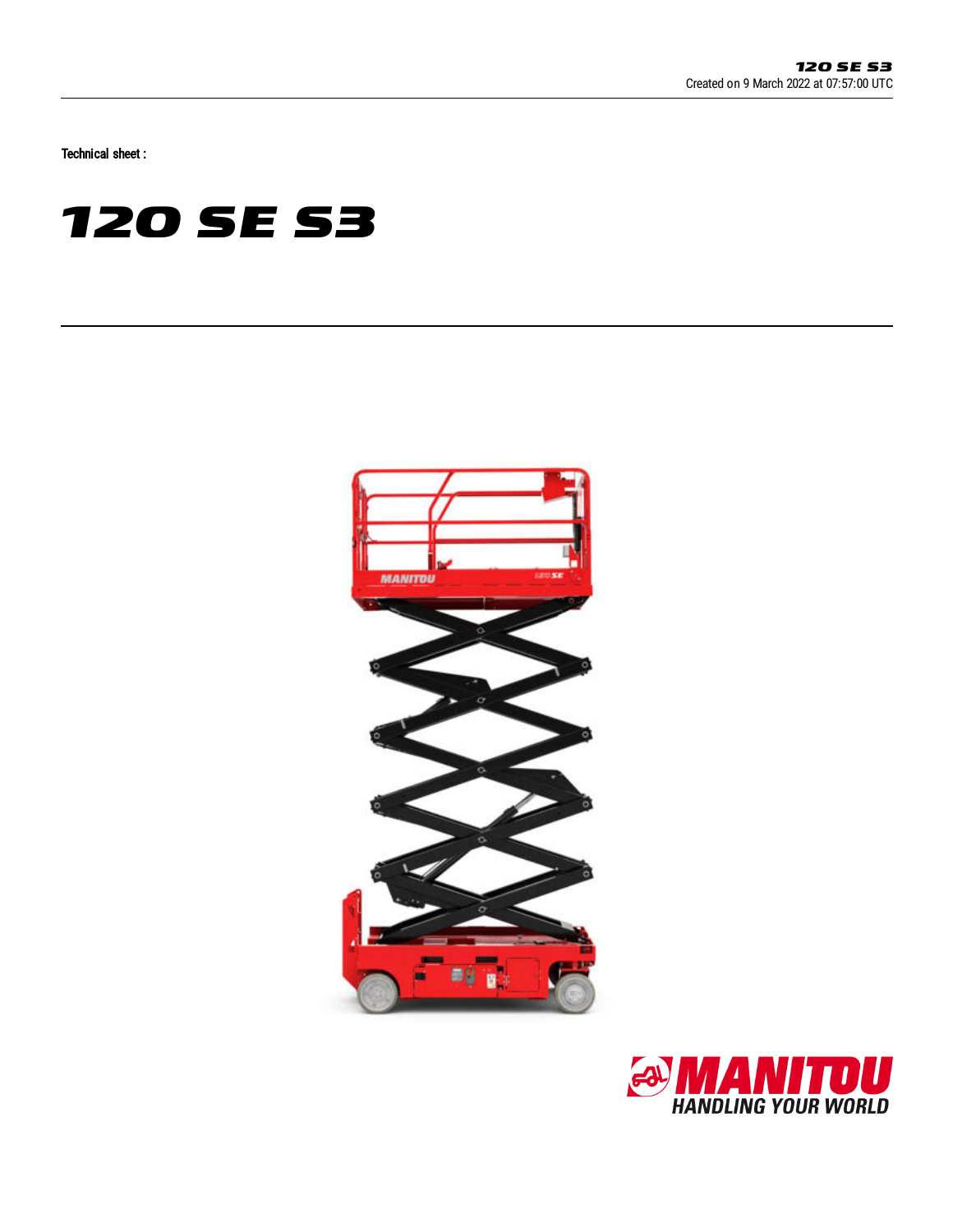| <b>Capacities</b>                                   |                | <b>Metric</b>                                                                                                        |
|-----------------------------------------------------|----------------|----------------------------------------------------------------------------------------------------------------------|
| Working height maximum (indoor)                     | h21            | 11.78 m                                                                                                              |
| Working height maximum (outdoor)                    | h21            | 8.71 m                                                                                                               |
| Platform height maximum (indoor)                    | h7             | $9.78$ m                                                                                                             |
| Platform height maximum (outdoor)                   | h7             | 6.71 m                                                                                                               |
| Platform capacity                                   | Q              | 318 kg                                                                                                               |
| Lift capacity - Extension deck                      |                | 113 kg                                                                                                               |
| Number of people (inside / outside)                 |                | 2/1                                                                                                                  |
| <b>Weight and dimensions</b>                        |                |                                                                                                                      |
| Platform weight*                                    |                | 2367 kg                                                                                                              |
| Platform dimensions (length x width)                | lp / ep        | 2.26 m x 1.16 m                                                                                                      |
| Platform dimensions with extension (length x width) |                | $3.18$ m x $1.16$ m                                                                                                  |
| Overall width                                       | b1             | 1.16 <sub>m</sub>                                                                                                    |
| Overall length                                      | 1              | 2.44 <sub>m</sub>                                                                                                    |
| Overall height                                      | h17            | 2.43 m                                                                                                               |
| Overall height (stowed)                             | h18            | 1.82 <sub>m</sub>                                                                                                    |
| External turning radius                             | Wa3            | 2.29 <sub>m</sub>                                                                                                    |
| Ground clearance                                    | m4             | 0.12 <sub>m</sub>                                                                                                    |
| Ground clearance with pothole guards deployed       | m <sub>6</sub> | 0.02 m                                                                                                               |
| Wheelbase                                           |                | 1.85 <sub>m</sub>                                                                                                    |
| <b>Performances</b>                                 |                |                                                                                                                      |
| Drive speed - stowed                                |                | 3 km/h                                                                                                               |
| Drive speed - raised                                |                | $0.80$ km/h                                                                                                          |
| Raise speed / Lower speed                           |                | 53 s / 34 s                                                                                                          |
| Gradeability                                        |                | 25%                                                                                                                  |
| Permissible leveling (front / side)                 |                | 3°/1.50°                                                                                                             |
| Wheels                                              |                |                                                                                                                      |
| Tyres type                                          |                | Non marking                                                                                                          |
| Dimensions of front wheels / rear wheels            |                | $0,38x0,13 - 0,38x0,13$                                                                                              |
| Drive wheels (front / rear)                         |                | 2/0                                                                                                                  |
| Steering wheels (front / rear)                      |                | 2/0                                                                                                                  |
| Braking wheels (front / rear)                       |                | 2/0                                                                                                                  |
| <b>Engine/Battery</b>                               |                |                                                                                                                      |
| Battery / Batteries capacity                        |                | 6 V / 210 Ah                                                                                                         |
| Integrated charger (V / A)                          |                | 24 V / 20 A                                                                                                          |
| <b>Miscellaneous</b>                                |                |                                                                                                                      |
| <b>Ground Pressure</b>                              |                | 10.26 dan/cm2                                                                                                        |
| Hydraulic tank capacity                             |                | 16.101                                                                                                               |
| Noise to environment (LwA)                          |                | $< 70$ dB                                                                                                            |
| Vibration on hands/arms                             |                | $< 2.50$ m/s <sup>2</sup>                                                                                            |
| <b>Standards compliance</b>                         |                |                                                                                                                      |
| This machine is in compliance with:                 |                | European directives: 2006/42/EC- Machinery (revised<br>EN280:2013) - 2004/108/EC (EMC) - 2006/95/EC<br>(Low voltage) |

120 SE S3 - Created on 9 March 2022 at 07:57:00 UTC

\*Varies according to options and standards of the country to which the machine is delivered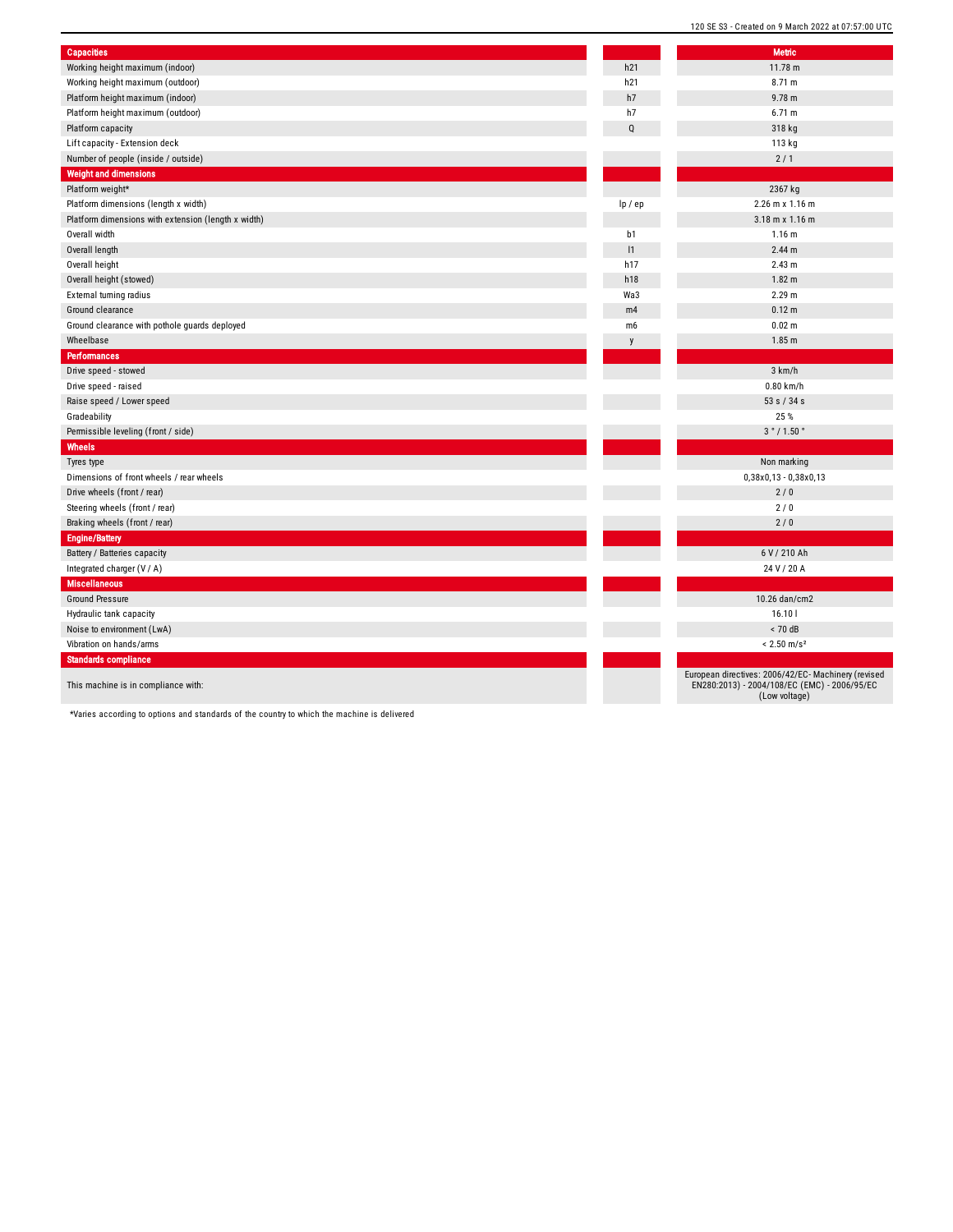## 120 SE S3 - Load chart

### 120 SE S3 - Created on 9 March 2022 at 07:57:00 UTC

### Load Chart metric

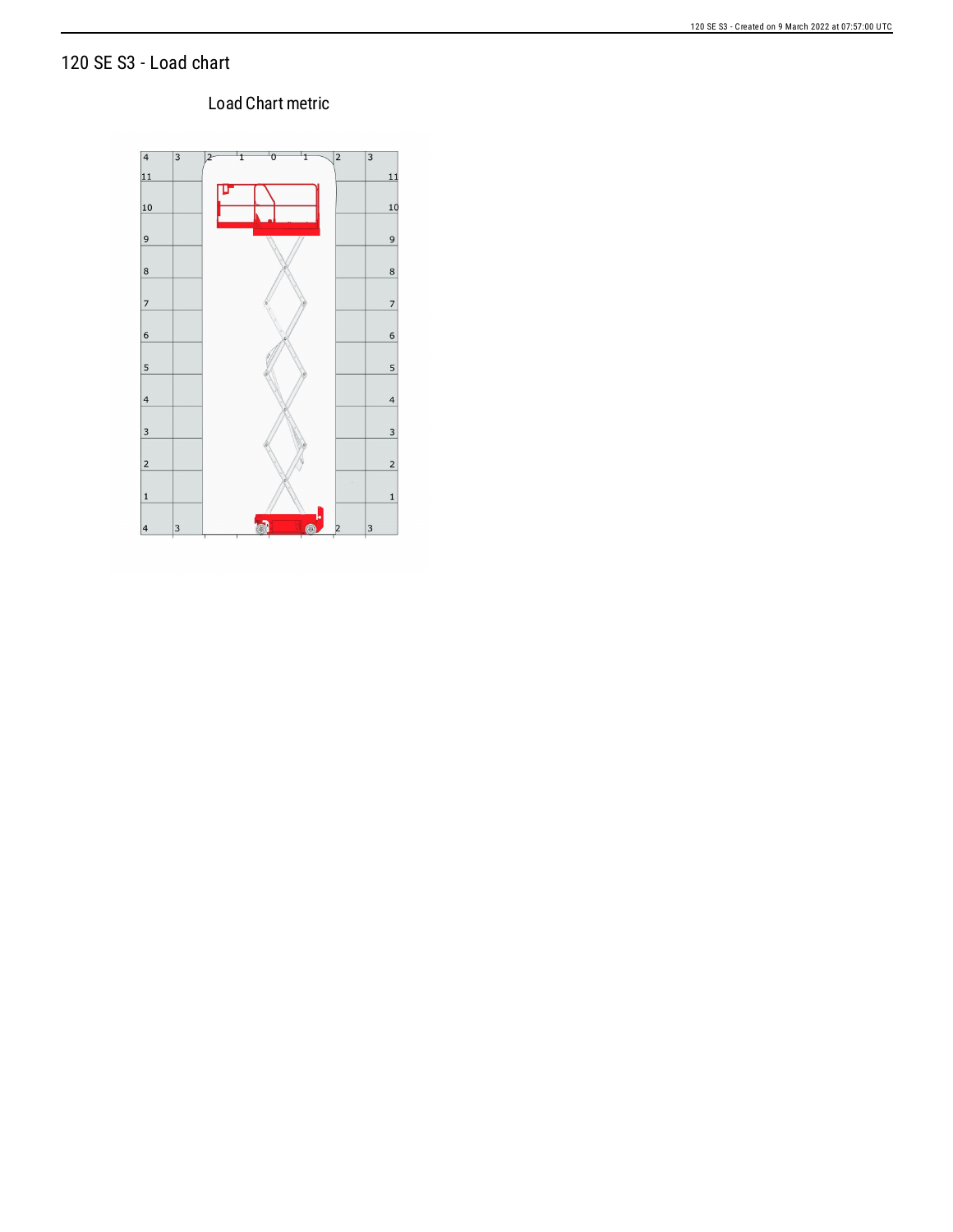# 120 SE S3 - Dimensional drawing

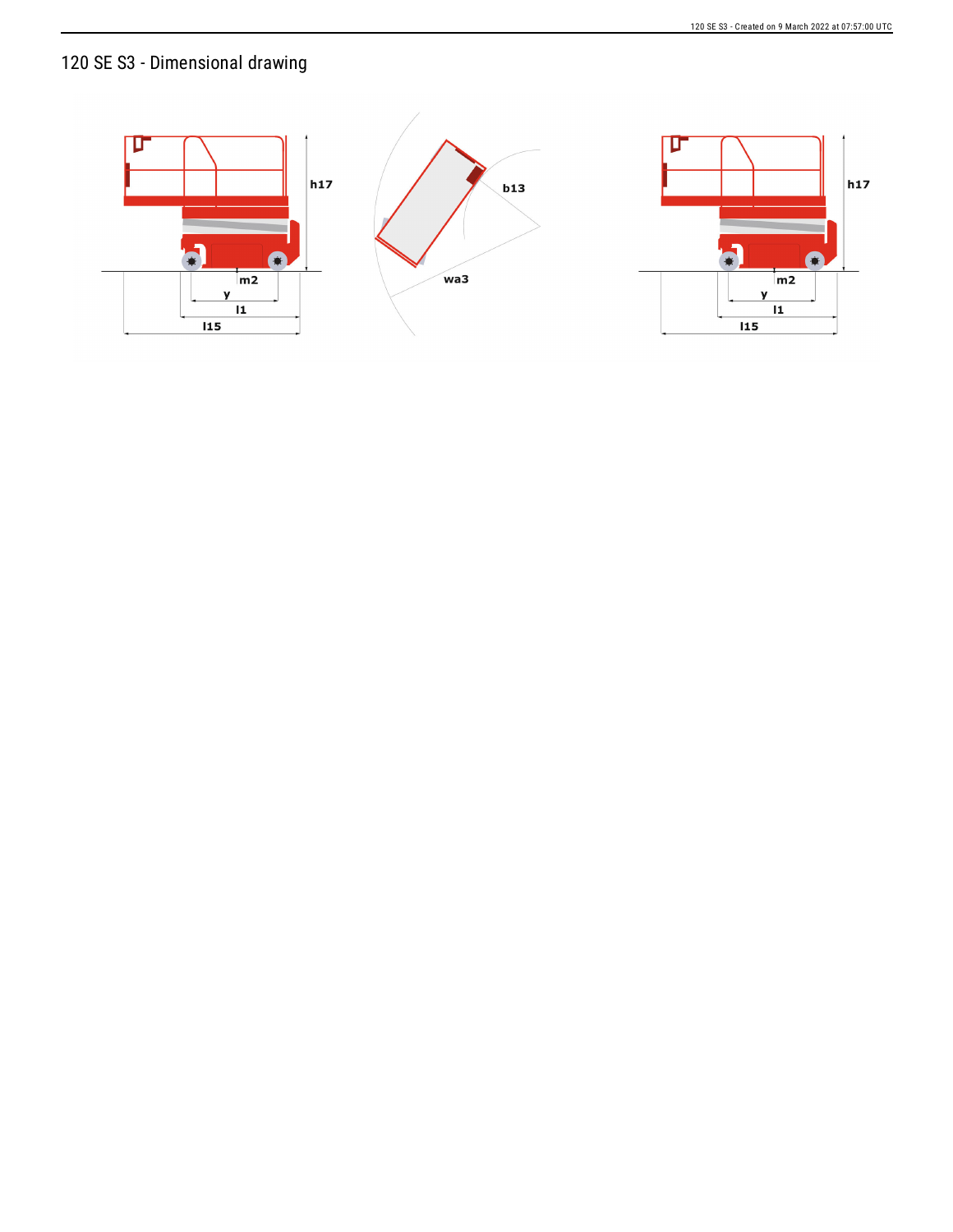# **Equipment**

### Standard

2 flashing LED beacons 2 swing out component trays 220V predisposition in the platform Anti-slip platform surface Audible alarm and illuminated indicator lamp (leveling, overload, lowering) Battery charge indicator lamp CAN bus technology Descent alarm Dual front wheel electric brakes Emergency stop at ground controls Emergency stop button in platform and on frame Hom in the platform Hour meter Integrated diagnostic assistance Load management according to environment (indoor/outdoor) Manual emergency lowering Multi-voltage integrated charger Non-marking rubber tyres Platform access gate Pothole protection with automatic operation Side and rear forklift pockets

#### **Optional**

| Air predisposition     |  |
|------------------------|--|
| Beep on every movement |  |
| Biodegradable oil      |  |
| Extreme cold oil       |  |
| Safety hamess          |  |
|                        |  |